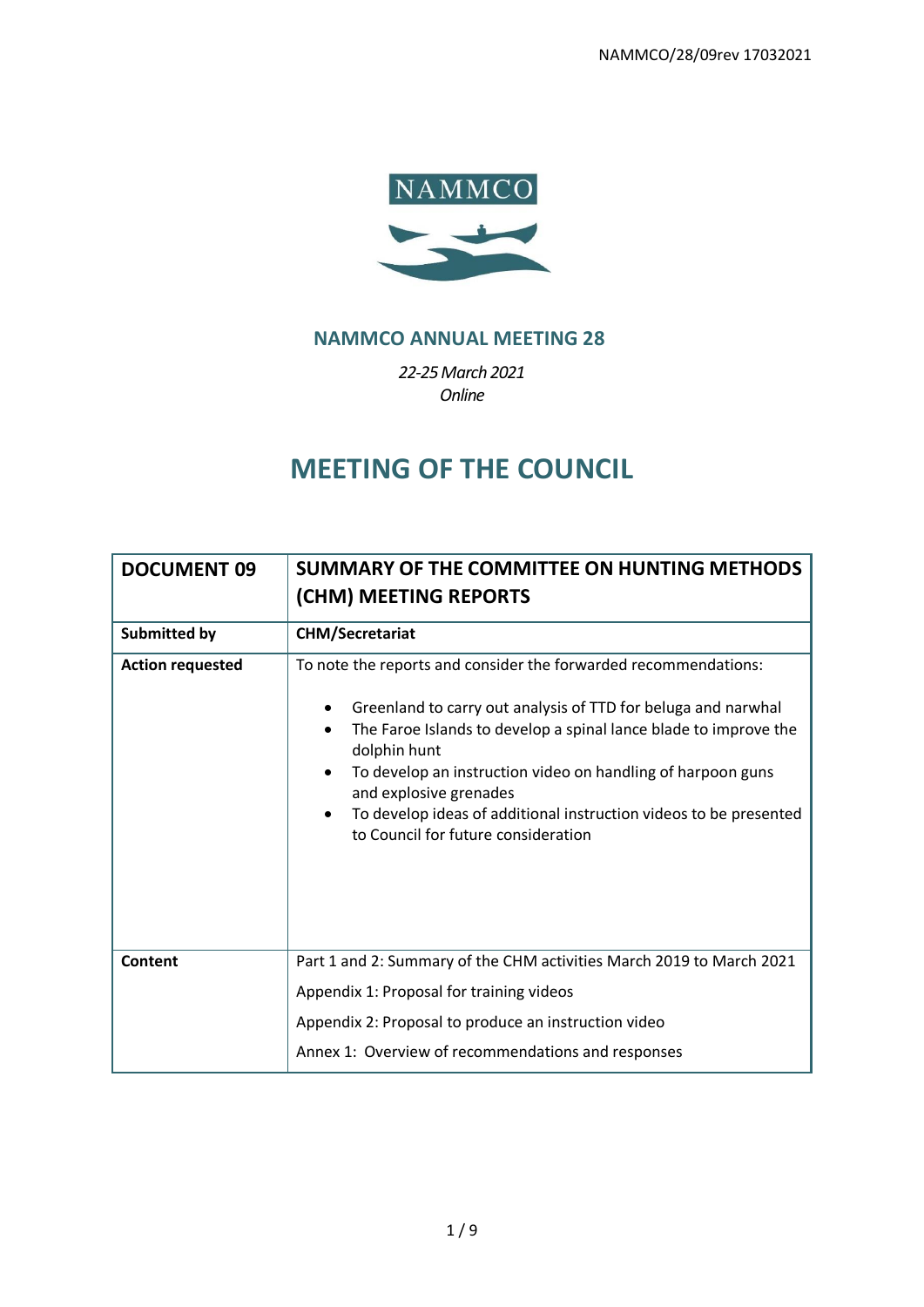# 1. **MEETINGS AND MEMBERS**

CHM meetings and reports (click on link):

- 2019: [3 October](https://nammco.no/wp-content/uploads/2017/08/report_chm-2019-03-1.pdf)
- 2020: [9 February,](https://nammco.no/wp-content/uploads/2017/08/report-chm-february-2020-01.pdf) [11 June](https://nammco.no/wp-content/uploads/2017/08/report_chm-11-june-2020-.pdf) and [14-15 October](https://nammco.no/wp-content/uploads/2017/08/report_chm-ocotber-2020-03.pdf)
- 2021: [23 and 25 February](https://nammco.no/wp-content/uploads/2017/08/report_chm-february-2021-01rev.pdf)

Committee members:

- FO: Signar Pettersen and Ulla Svarrer Wang
- GL: Sofie Abelsen, Jesper Ødegaard Jakobsen, Amalie Jessen and Nette Levermann (to July 2020)
- IS: Guðni Magnús Eiríksson and Kristján Loftsson
- NO: Guro Gjelsvik (from 2021), Kathrine A. Ryeng and Hild Ynnesdal

Chair: Kathrine A. Ryeng

# 2. **OVERVIEW OF MAIN DISCUSSIONS AND DECISIONS**

The discussions and considerations informing the recommendations reflected below are found in the reports from the meetings – linked under item 1 above.

# **2.1 WORKSHOP (WS)/EXPERT GROUP MEETING (EGM)**

The Council 27 had endorsed the proposal to convene two events:

- An Expert Group meeting (EGM) on hunting efficiency of small cetaceans as a follow up to the 2011 EGM
- A Workshop (WS) or EGM on methods where the combined use of harpoon and rifle is not one weapon.

The CHM decided to combine the two events. The EGM on small cetaceans would address members responses to recommendations given in the 2011 EGM and review possible new information on hunting methods for small cetaceans. Special focus would be on hunting methods where death is not immediate, e.g. types of hunts requiring harpooning before killing in order not to lose the animal, or netting. The WS/EGM would have the same focus but be extended to also include large cetaceans.

The CHM continued the work of organising the EGM through 2019 and up to September 2020 when Greenland informed NAMMCO that due to personnel changes and the pandemic it would not be able to allocate the required resources to ensure a successful outcome. The meeting, which was predominantly focused on Greenlandic issues, would depend on a comprehensive Greenlandic input both in terms of data collection and analyses. Participation from hunters and others with knowledge regarding specific hunts and weaponry would also be essential to meet the aims of the EGM.

The Council-HoDs meeting 10 September agreed to postpone the event and the CHM has put the meeting on hold until it is feasible to convene the meeting.

Related to the discussions of the EGM, the CHM has **recommended** Greenland to finalise the analysis of TTD data for beluga and narwhal and r**ecommended** that the Faroe Islands undertake structured examinations and develop a spinal lance blade that will improve the dolphin hunt.

#### **2.2 INSTRUCTION VIDEOS FOR MARINE MAMMAL HUNTERS**

NAMMCO member countries have put, and continues to put, substantial effort into improving hunting methods, both from the perspective of the hunters and the authorities. In extension of the manuals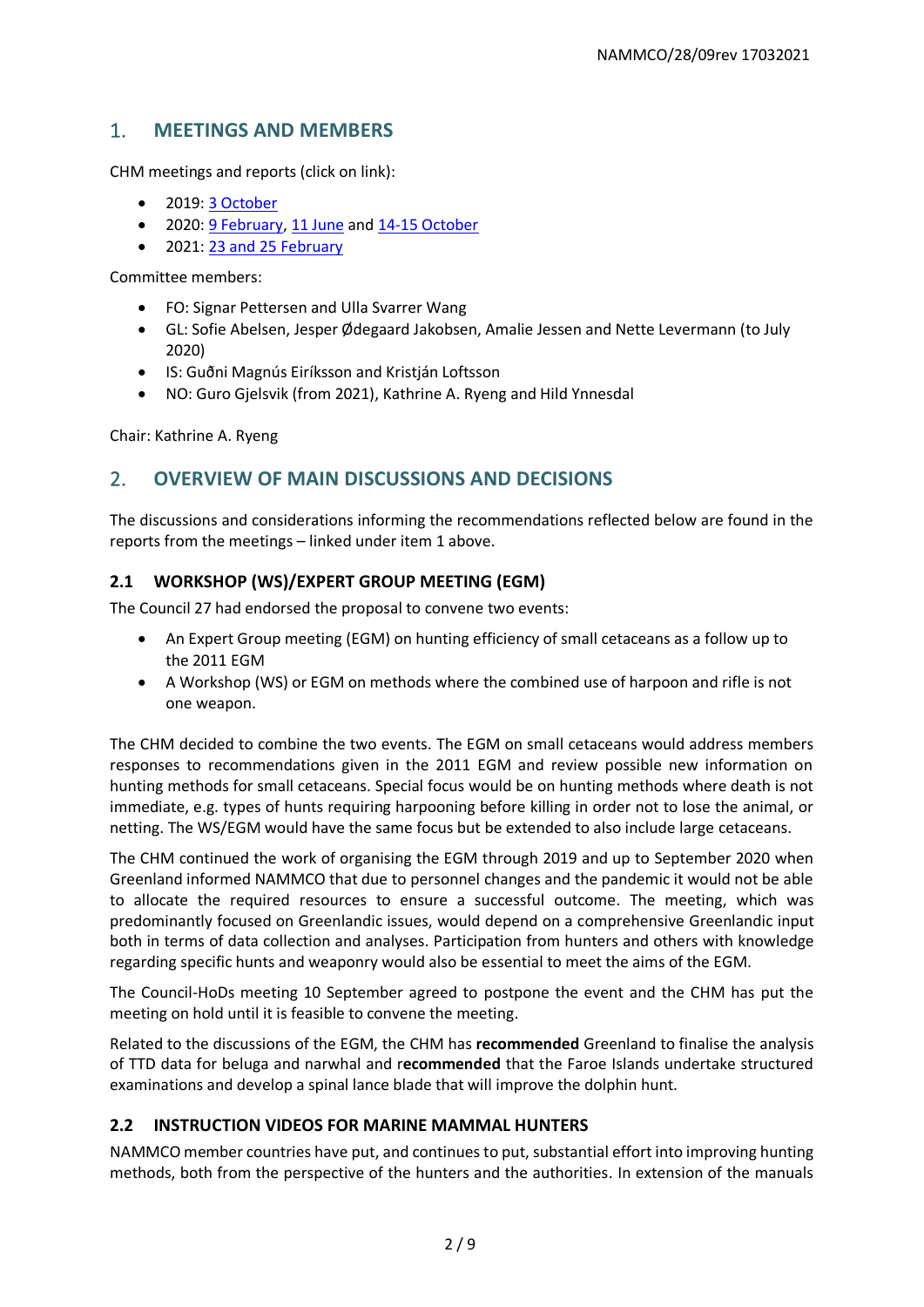developed in 2013 and the Greenlandic animation video on the penthrite grenade, the CHM discussed a proposal put forward by the Secretariat of producing short training videos (appendix 1).

Previously, the CHM had recommended amending the animation video made by Greenland. Revisiting the content of the video it was **concluded** that it was too technical and detailed pertaining to the grenade's interior components and their functionality, and this might create confusion rather then clarity.

The proposal is to produce a series of short professional training videos for hunters and have these easily accessible on the NAMMCO website. All videos would have an English version as well as versions in the native language of the hunters. They would illustrate technical information regarding the weapons and their use and maintenance, including optimal target sites and shooting angles, in a clear and engaging manner. It is envisaged to use a combination of animation, illustrations, and filmed footage. To be user friendly, the video(s) should be short, professionally produced, and cover different aspects of hunting operations.

The videos, as the manuals before them, could become an integrated part of the hunters' training courses. Having this information available in both written and visual forms is extremely important for effectively communicating with multiple audiences and people with different learning styles. Given the visual nature of our current culture (i.e., the prevalence of TV, films, and online videos as a means of communication), having information available in short video form is likely to be both popular and effective. Extending this project to include other hunting nations would also emphasise / underline the importance NAMMCO puts on cooperation and knowledge sharing not only within, but also beyond its member countries.

Discussing the proposal, the CHM welcomed the initiative and agreed **to recommend** to Council to make an instruction video on the process and different steps involved in using the whaling cannon and explosive grenades. It would be advisable to record the film during the upcoming whaling season in Norway, while the equipment is installed and in place on board the boats. The CHM considered such a video as potentially the first of several future instruction videos, bearing in mind that a series of videos would be a long-time endeavour where the content and financial implications of future videos would be discussed and forwarded to Council for approval as appropriate. The proposal is contained in Appendix 2.

# **2.3 INCLUDING PRESENTATIONS FROM HUNTERS IN THE COMMITTEE MEETINGS**

The CHM noted that a wealth of information is available in reports from Workshops and Expert Group meetings on hunting methods. It was also discussed and acknowledged that there has been a generation shift in the CHM member composition and that this shift will continue. It was noted that it might be particularly helpful for new members to learn how hunts are being carried out directly from hunters.

The CHM agreed that the online meeting platforms represented an interesting avenue for new ways of acquiring information and conducting meetings. It was acknowledged that it might not be feasible to get input from all hunts taking place in NAMMCO due to technical and translation challenges. It was agreed that Norway be tasked with identifying a hunter to present either sealing or whaling operations at either the next, or a special meeting. The final practicalities would be agreed upon via correspondence.

# **2.4 ACTIVE RECOMMENDATIONS AND FOLLOW UP**

An overview of recommendations to member countries and their responses generated from all Expert Group meetings and Workshops organised by the committee since 1999 has been compiled. The document, which is a working document, consists of two parts:

- Active recommendations with responses consisting of only ongoing recommendations.
- All recommendations with responses consisting of both the active and the closed and completed recommendations.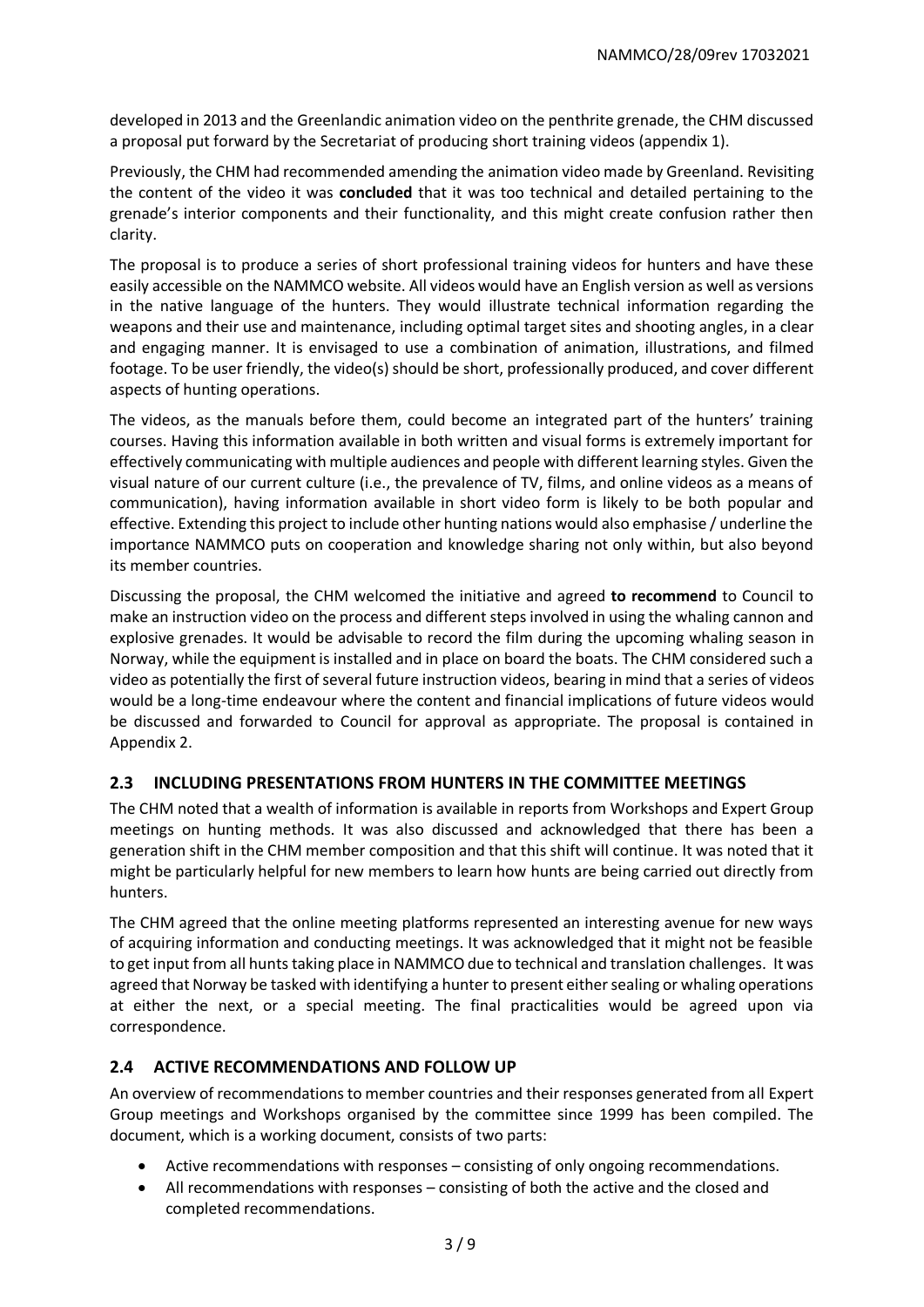The CHM began a review process of the document in February 2020, with the aim of identifying recommendations that were completed/closed and active ones. Completed are recommendations that have not been, and will not be, followed-up in the foreseeable future because they are too comprehensive and resource demanding to be carried out. The active recommendations include both the ones that have been started and are pending more action, and those that have not yet been started but where the member country's intention is to follow it up within a foreseeable future.

This review process has now been concluded, and within the remaining active recommendations (Annex 1), the following overall categories have been identified:

- Recommendations pertaining to struck and lost issues,
- Recommendations pertaining to the municipal rifle hunt in Greenland,
- Recommendations pertaining to training/education and safety issues for hunters.

As a next step, the Chair and the Secretariat will compile and structure those active recommendations belonging to one of the abovementioned categories together to simplify the overview for future reference.

# **2.5 PANEL REVIEW RECOMMENDATIONS**

The CHM had been asked by the Working Group (PRWG) reviewing and following up on the recommendations from the Performance Review Panel to address 13 recommendations. The CHM reviewed and discussed the forwarded recommendations in their meeting on 3 October 2019 and the responses can be found under agenda item 4 of that report.

The CHM welcomed the Performance Review Panels assessment of its work and its role in NAMMCO, noting with appreciation that the Panel concluded that CHM "together with the approval of its recommendations by the Council and implementation of these recommendations by member countries is one of the key elements that have made NAMMCO a credible organization".

# **2.6 WEBSITE – QUALITY CHECK**

As part of the follow up to recommendations, see 2.4. above, the CHM had agreed to a 3-step process to ensure the quality of the content on the website:

- 1. To review all current text and information related to CHM on the website by 31.12.2019
- 2. To have review of new information on the website as a standard agenda item for the annual meeting of the committee. If needed this may also be done by correspondence intersessionally
- 3. To consider how to make the work of CHM more visible

With regards to step 1, all members have now reviewed the information and the Secretariat is currently updating the website accordingly.

# **2.7 UPDATE ON REGULATIONS AND REFERENCES**

An overview of laws and regulations pertaining to marine mammals in members countries has been published on the website. The listings are linked to the original law/regulation text with translations when available, or otherwise with unauthorised summaries in English. This work is ongoing in the sense that a few summaries are lacking. Likewise, the list of references is online and has links to the various papers/articles. These overviews are updated once a year in relation to a meeting of the CHM.

# **2.8 DATABASE AND DATA REQUIREMENTS**

The CHM has discussed and finalised the annual data requirements pertaining to data such as catch, stuck and lost, hunting periods, hunting methods and effort. Member countries have submitted their 2019 and 2020 data accordingly.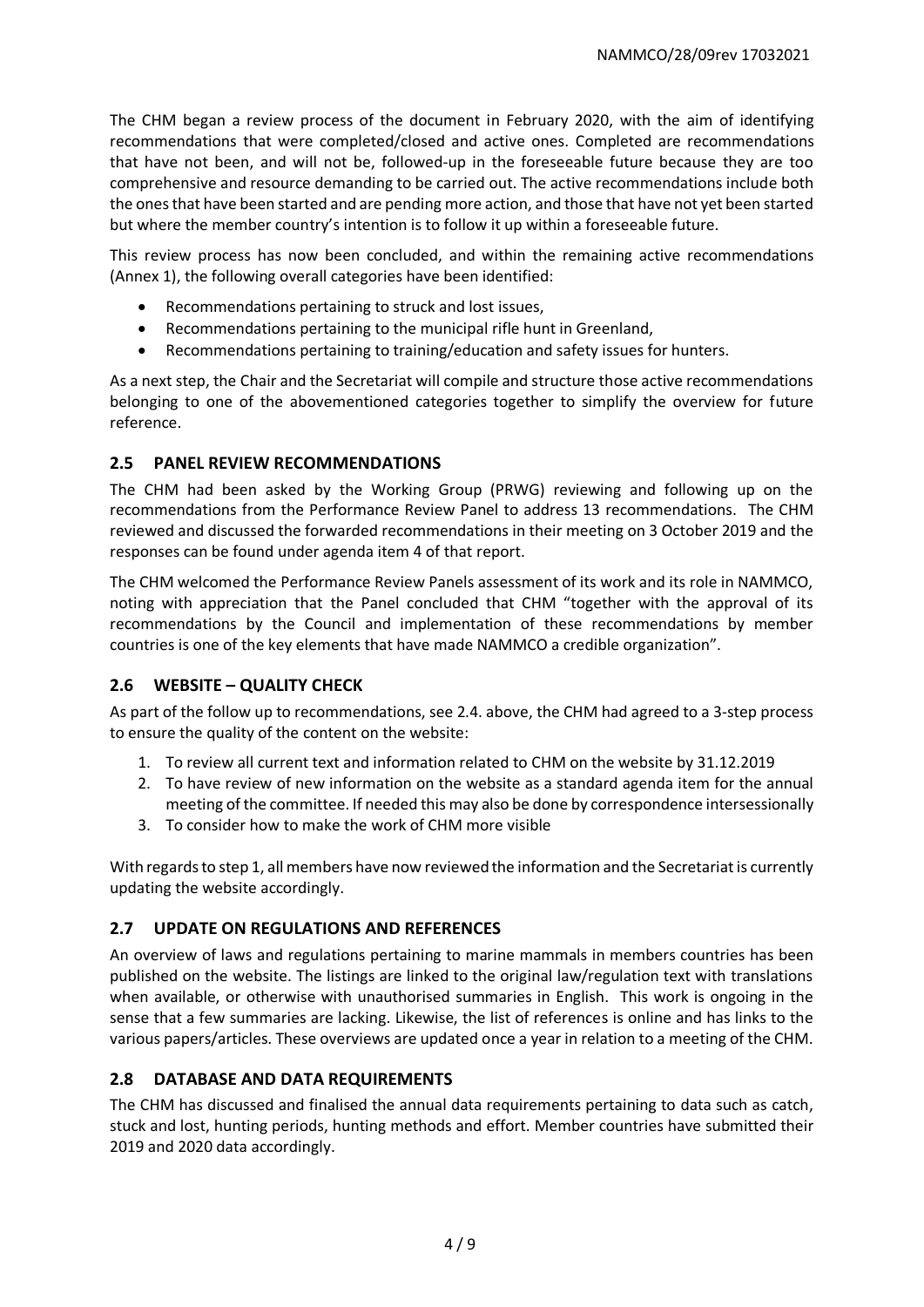Generally, the CHM has stressed the importance of including adequate, explanatory remarks where information may potentially be misunderstood. This was especially noted for data on quota and carry over numbers, given the existence of several different systems that are not self-evident.

#### **2.9 WORKPLAN 2021 -2022**

#### **2021**

- Continue the review of active recommendations
- Produce the instruction video on handling of harpoon gun and grenade, if given approval from the Council

#### **2022**

- Monitor annual reporting from member countries
- Identifying possible new video projects to present to Council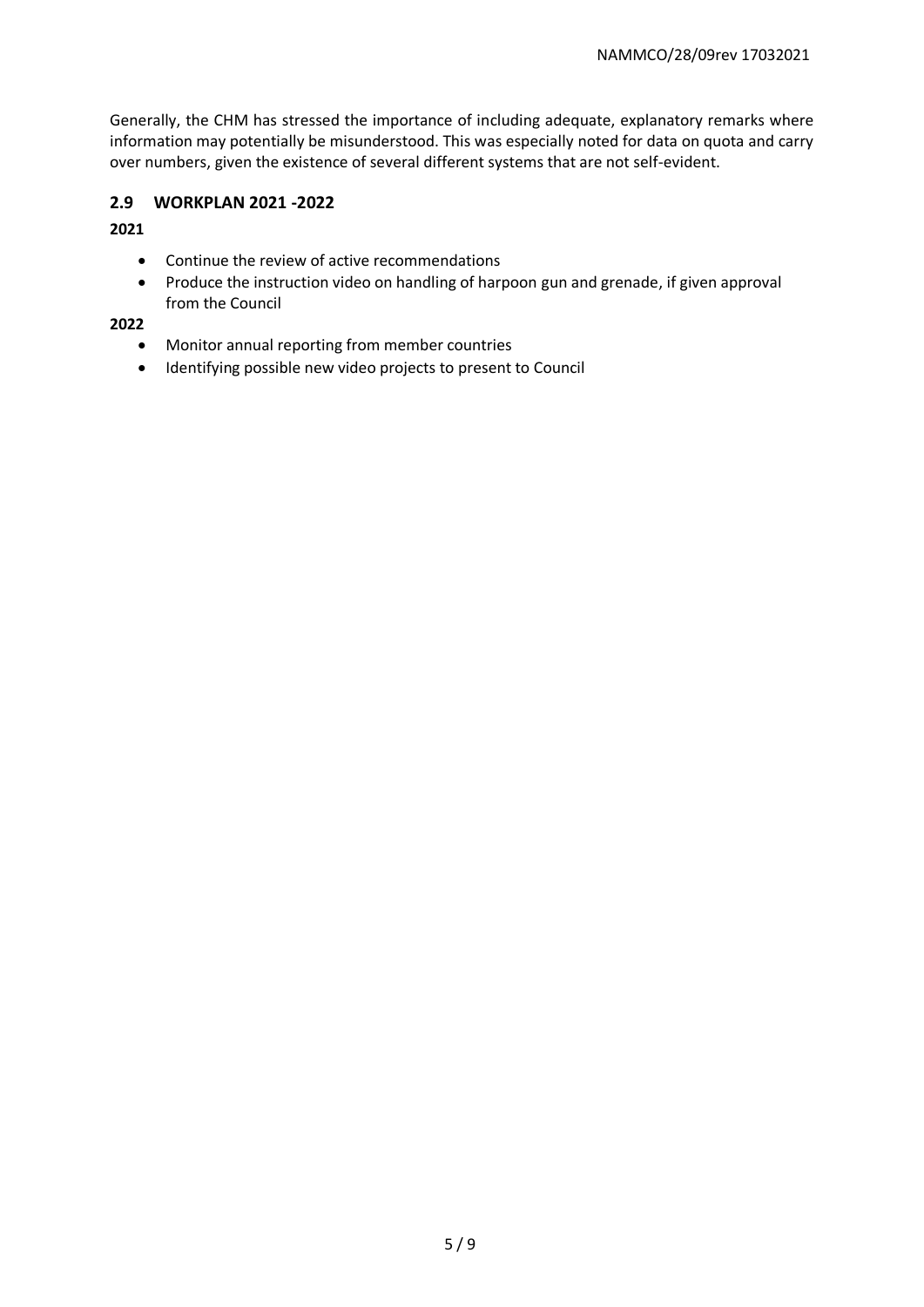# **APPENDIX 1: Proposal for training videos for marine mammal hunters**

#### **THE IDEA**

To produce a series of short professional training videos for hunters, which are made easily accessible on the NAMMCO website. All videos would have an English version as well as versions in the native language of the hunters (FO, GL, IS, NO). The videos would illustrate technical information on the weapons and their use and maintenance in a clear and engaging manner. This would be done with a combination of animation, illustrations, and filmed footage. To be user friendly, the video(s) should be short, professionally produced, and cover different aspects of hunting operations. For this reason, the production of a series of short videos is proposed.

Example of video sequences for the hunt of large whales using a harpoon gun with explosive grenades:

- Optimal use of equipment for **increasing** *instant death rate* **(IDR)** and **decreasing** *time to death* **(TTD)** - i.e., optimal approach, target sites and shooting angle. Technical explanation of how the bullet/grenade trajectory changes when traveling through water;
- Optimal use of secondary weapon;
- Safe handling of harpoon guns, grenades and secondary weapons;
- Maintenance of equipment.

#### Possible target hunts:

- Harpoon gun with explosive grenades common to Greenland, Iceland, Norway;
- Small whale hunt common to Faroe Islands, Greenland;
- Seal hunting with rifle common to Greenland, Iceland and Norway;
- General video(s) on bullet behaviour in water, importance of hit point and angle of shot, etc.

#### **BACKGROUND FOR THIS SPECIFIC PROPOSAL**

In NAMMCO, the management of marine mammals has always emphasised that catches should be (biologically) sustainable and hunting should be responsible. The pursuit of responsible hunting has been targeted through the improvement of hunting methods according to three identified criteria: increased efficiency of the operations (e.g., not losing any struck animals), increased safety for the hunters, and minimised animal suffering.

NAMMCO is currently the only international organisation actively working towards improving marine mammal hunting methods. This work is therefore something that is unique to NAMMCO and an area in which we have world leading expertise.

NAMMCO has previously formulated recommendations on the best ways to improve TTD and IDR for large whales using harpoon guns with explosive grenades. The recommendations build on the results from the Norwegian research and development programme on minke whaling, which resulted in the impressive improvement in IDR from 17% to 82% over the period 1983–2014.

In addition, all Workshops and Expert Group meetings (EGM) have strongly emphasised the importance of training and experience in conducting a successful hunt. Indeed, NAMMCO/CHM has repeatedly and consistently emphasized that training, experience, and transfer of knowledge are prerequisites to responsible hunting practices.

Acknowledging this, the Council agreed to develop user manuals to aid hunter training and knowledge transfer. This work, finalised in 2014, resulted in three manuals: one on whale hunts deploying harpoon guns with explosive grenades, one on small cetacean hunts using rifles and harpoons or lances, and one on the pilot whale hunt in the Faroe Islands. The production of these manuals required considerable effort and was sponsored by NORA and the Norwegian Foreign Ministry. The manuals have been welcomed by users, are integrated as one of the main elements in national training courses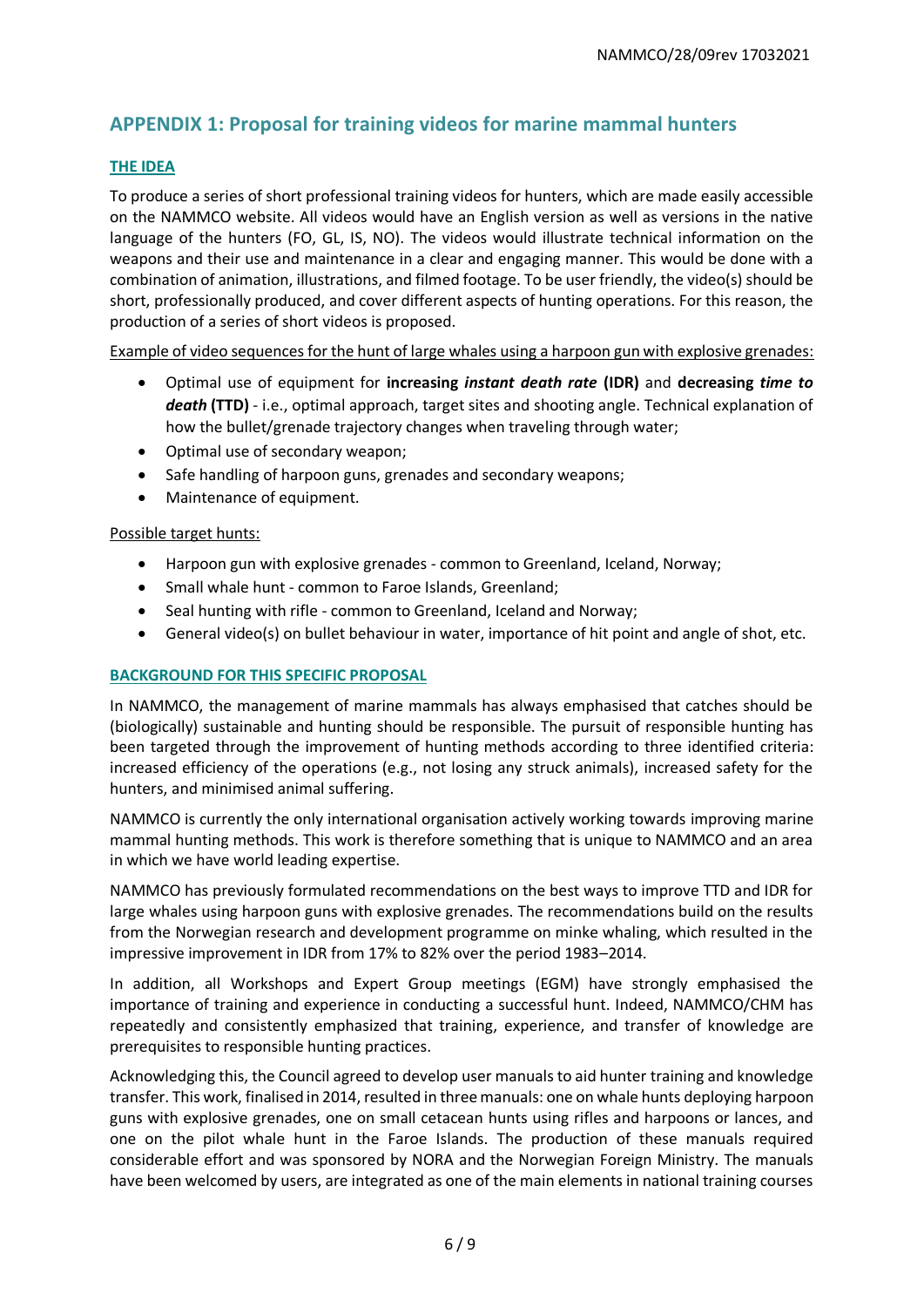for whalers. They have increased the international recognition of NAMMCO as a body committed to the dual pillars of sustainability and responsibility in the utilisation of marine mammals.

Inspired by the manuals, Greenland, in collaboration with Henriksen Mekaniske Verksted (manufacturers of the grenade) started developing an instruction video on handling of the penthrite grenade-99 in 2016. The video, which was screened at NAMMCO 25, was well received and the Council subsequently allocated NOK 10,000 for its finalisation, so that it would be usable for all NAMMCO countries. Working towards this finalisation, it became evident that professionals needed to be involved at all levels (animations and footage, voiceover, message to be communicated etc) to ensure an optimal product, and that this would require a substantially larger budget and time investment. This means that although the finalisation of the video remained a recommendation of the CHM, there is currently no concrete or clear pathway for achieving this.

#### **BENEFITS TO NAMMCO**

#### **Continue to provide high-level training materials to support responsible hunting practices and maintaining its visibility as a world leader in this regard**

It would extend NAMMCOs excellent work and further strengthen the efforts NAMMCO member countries have put into improving hunting methods, both from the perspective of the hunters and the authorities. The videos, as the manuals before them, could become an integrated part of the hunters' training courses. Having this information available in both written and visual forms is extremely important for effectively communicating with multiple audiences and people with different learning styles. Given the visual nature of our current culture (i.e., the prevalence of TV, films, and online videos as a means of communication), having information available in short video form is arguably also likely to be both popular and effective.

Professionally made training videos that are freely and easily available online and that communicate clearly which factors are essential to ensure a successful hunt will add to NAMMCOs international reputation, credibility and visibility as a significant and responsible organisation, genuinely concerned with improving animal welfare and hunter's safety. Extending this project to include other hunting nations would also emphasise / underline the importance NAMMCO puts on cooperation and knowledge sharing not only within, but also beyond its member countries.

#### **FINANCES**

It is envisaged that to develop the sought-after information into an easily accessible visual form will require substantial funding and it will be dependent on external funding.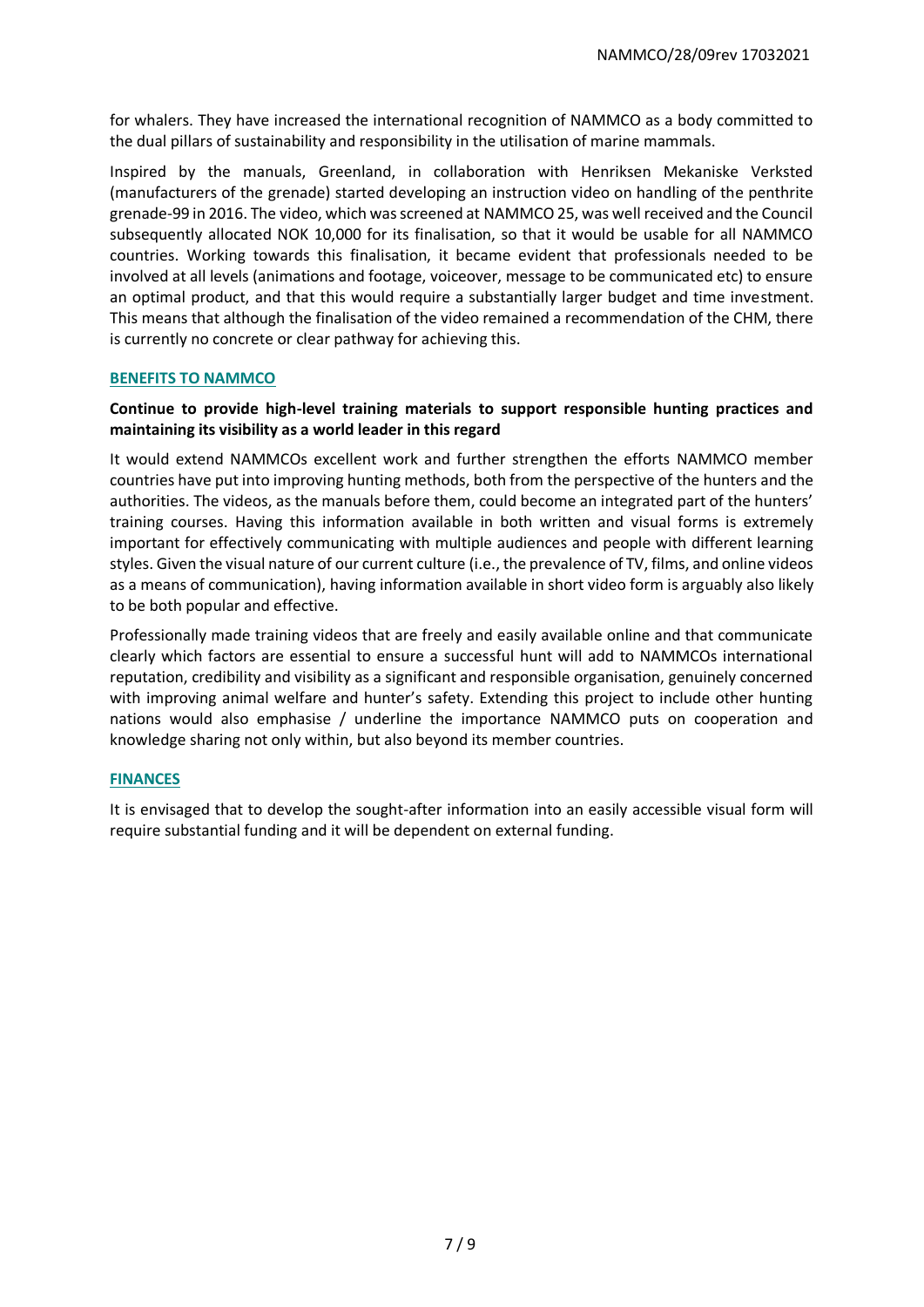# **APPENDIX 2: Proposal to produce an instruction video on safe handling of the whaling cannon and the explosive grenade for the hunting of baleen whales**

NAMMCO is currently the only international organisation actively working towards improving marine mammal hunting methods. This work is therefore something that is unique to NAMMCO and an area in which we have world leading expertise.

Repeatedly and consistently training, experience, and transfer of knowledge have been identified as prerequisites to safe and responsible hunting practices. Previously (2011-2014) NAMMCO has developed instruction manuals to aid hunter training and knowledge transfer, resulting in three manuals: one on whale hunts deploying harpoon guns with explosive grenades, one on small cetacean hunts using rifles and harpoons or lances, and one on the pilot whale hunt in the Faroe Islands.

Extending and strengthening this effort, the CHM proposes to supplement existing, written information with visual counterparts. Having information available in both written and visual forms is extremely important for effectively communicating with multiple audiences and people with different learning styles. Given the visual nature of our current culture (i.e., the prevalence of TV, films, and online videos as a means of communication), having information available in short video form is also likely to be both popular and effective.

The general idea is thus to produce, over time, a series of short professional training videos for hunters. The videos will illustrate technical information on the weapons and their use and maintenance in a clear and engaging manner through a combination of animation, illustrations, and filmed footage. To be user friendly, the video(s) should be short and professionally produced.

Videos that are freely and easily available online and that communicate clearly which factors are essential to ensure a successful hunt will add to NAMMCOs international reputation, credibility and visibility as a significant and responsible organisation. Extending this project to include other hunting nations would also emphasise / underline the importance NAMMCO puts on cooperation and knowledge sharing not only within, but also beyond its member countries.

**The current proposal is to produce** *one* **video on the safe handling of the whaling gun with shell (cartridge), the harpoon and the explosive grenade**. The video will build on the NAMMCO 2013 manual "*Manual on the maintenance and use of weaponry and equipment deployed in the hunting of baleen whales in NAMMCO member countries*".

Hunting with harpoon cannons and explosive grenades represents a high risk to the hunters if not carried out according to correct procedures and with accurate precautions taken. The aim will be to show the various steps described in the manual for safe handling of the whaling gun and the explosive grenade**.**

Drawing on experience elsewhere, the Alaska Whaling Commission in cooperation with Dr Egil Ole Øen, has produced both a written manual on safe handling of the darting gun in the bowhead hunt and a video complementing the written information. The video was made when it became clear that the manual needed visual instructions to support and strengthen the communication to ensure that the information being conveyed was understood.

The Government of Greenland also produced a video on the first prototype of the explosive grenade in Greenlandic and Danish in early 1990'ies. The video has been used in many courses for hunters and distributor staff by Pilersuisoq A/S. This video is outdated today.

The video, as the manual before it, would be available and it is recommended that is be an integrated part of the hunters' national training courses.

#### **PROJECT DESCRIPTION**

Dr Egil Ole Øen, main contributor to the manual and developer of the Whale grenade 99, has agreed to participate in the project. His expertise is seen as crucial and he will be contributing throughout the whole process from planning, script writing, filming, editing and finalising the video.